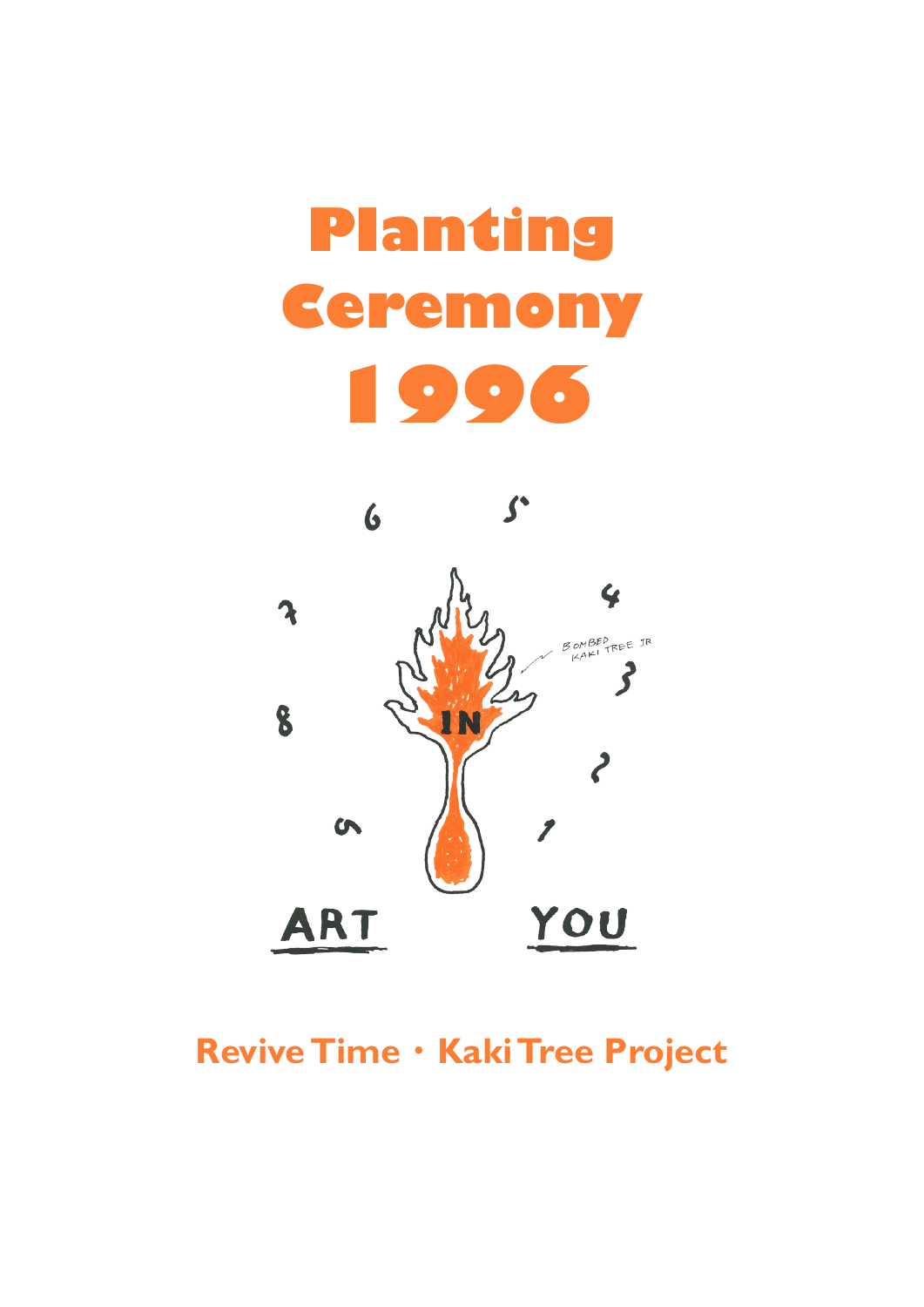

. . . . . . . . . . . . . . . . . .

**1**



**The Park Control** Ryuhoku Park (Transplanted from Ryuhoku Primary school) Taito-ku, Tokyo, Japan